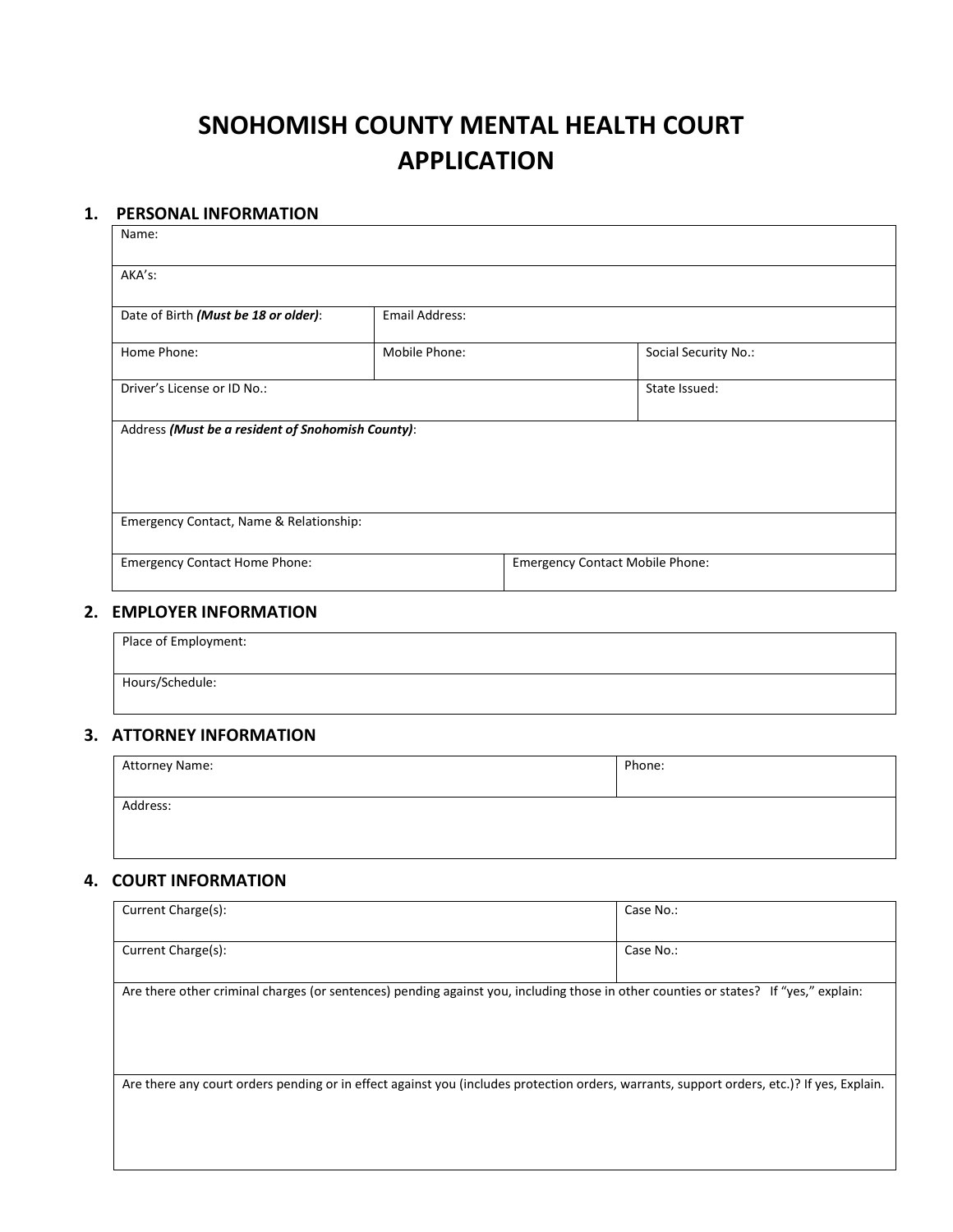#### 5. **MENTAL HEALTH INFORMATION**

| Are you receiving mental health treatment now?            | If yes, agency: |
|-----------------------------------------------------------|-----------------|
| Have you received prior mental health treatment?          | If yes, agency: |
| Are you receiving substance abuse treatment now?          | If yes, agency: |
| Have you received prior substance use disorder treatment? | If yes, agency: |
| Please list any known mental health diagnosis here:       |                 |
| Please list any currently prescribed medications here:    |                 |

**The facts set forth in the application are true and correct to the best of my knowledge, information and belief. I understand that knowingly making a false statement herein is subject to criminal penalties.**

**My attorney reviewed with me this application, releases of information, and policies and procedures of Mental Health Court, and I understand this is a voluntary program which, if I am accepted into the program, requires me to waive certain constitutional rights associated with trial.**

**I understand that my application for participation in Snohomish County Mental Health Court will not be further considered without the conditional consent and signature of the prosecutor. I understand this is not final prosecutor approval in accordance with RCW 2.30.**

Signature of Applicant: Date:

**I reviewed this application, releases of information and policies and procedures of Mental Health Court with my client. I explained that this is a voluntary program which, if my client is accepted into the program, will require my client to waive certain constitutional rights associated with trial.**

Signature of Attorney for Defendant: Date: Date: Date: Date: Date: Date: Date: Date: Date: Date: Date: Date: D

**As the Snohomish County Deputy Prosecutor assigned to Mental Health Court, I am providing conditional consent for entry of the above-named defendant into the Mental Health Court program. This is not final prosecutor approval in accordance with RCW 2.30.**

|  | Conditional Consent and Signature of Prosecutor: |  | Date: |
|--|--------------------------------------------------|--|-------|
|--|--------------------------------------------------|--|-------|

*Please deliver or fax this completed application to both: (1) District Court, Everett Division, fax: (425) 388-6397; AND (2) MHC Prosecutor, fax: (425) 388-3572.*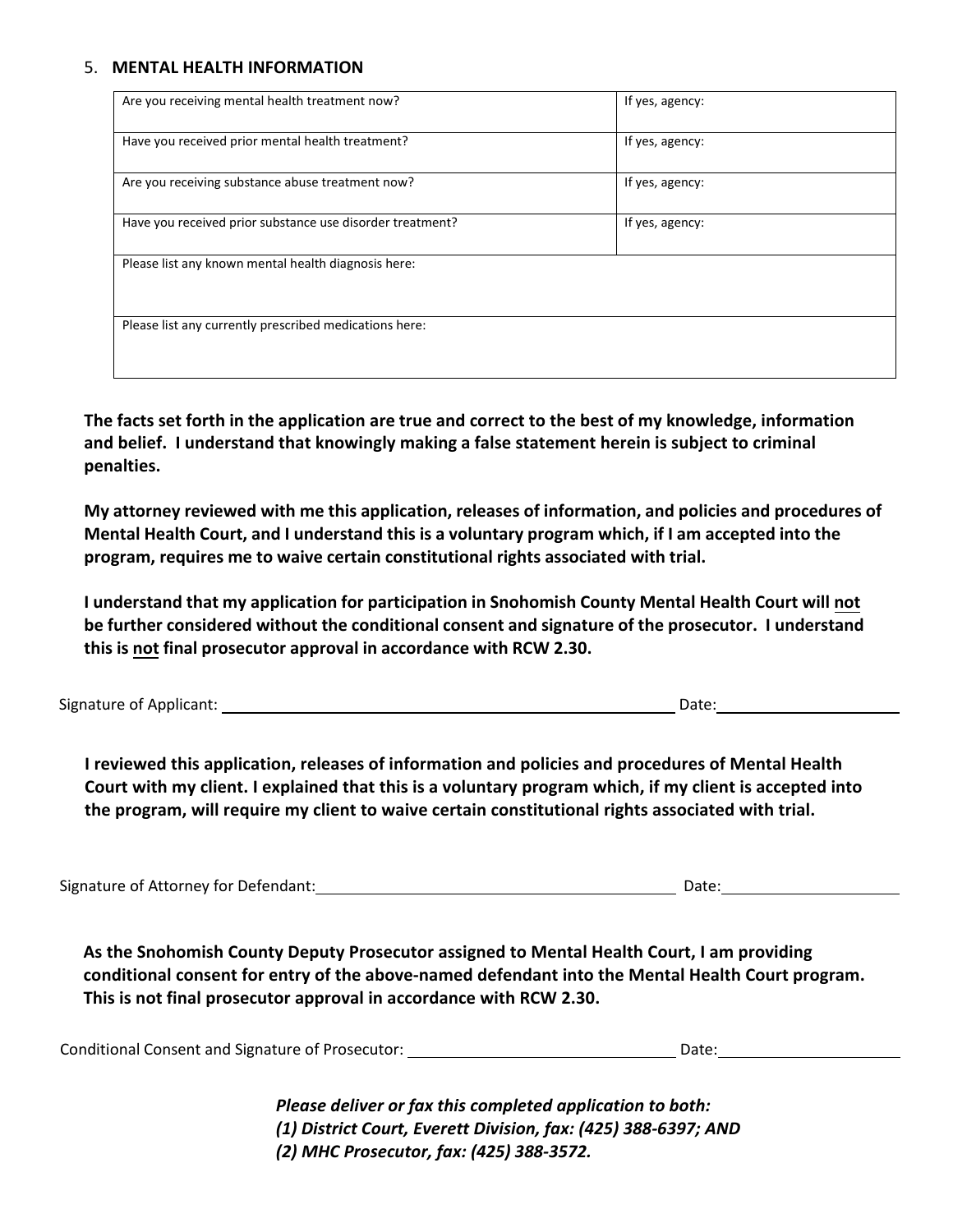# **THINGS TO REMEMBER**

- 1. The program takes approximately 12-24 months to complete, but can take longer if the there are multiple violations.
- 2. This is a voluntary program. The client must want to enter the program.
- 3. **The Mental Health Court Application must be submitted for referral within 60 days of Arraignment.**
- 4. **Mental Health Court checklist items (including updated mental health evaluation, substance use disorder evaluation, intake interview, and Mental Health Court viewing) must be completed within 60 days of submitting the application.**